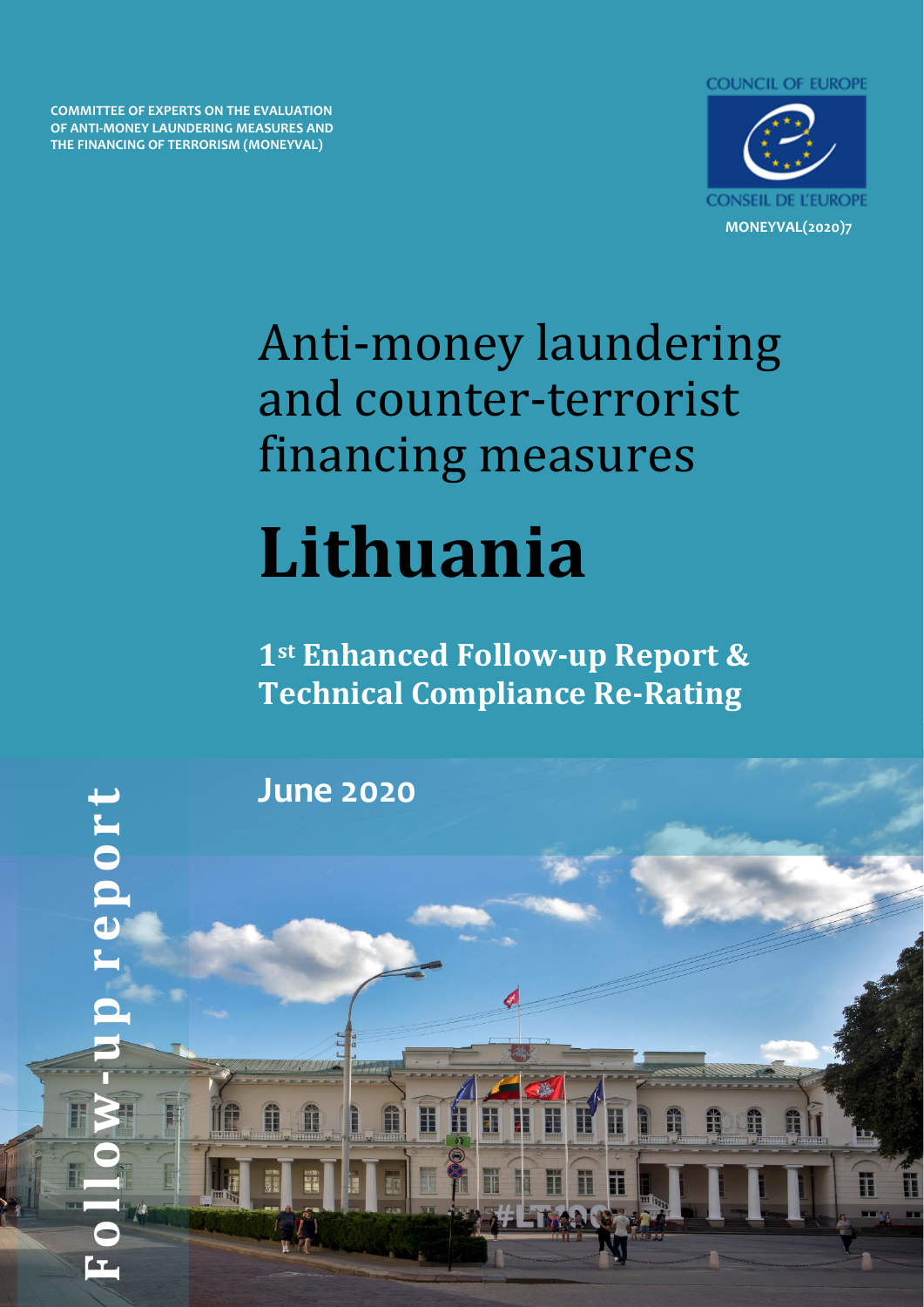All rights reserved. Reproduction is authorised, provided the source is acknowledged, save where otherwise stated. For any use for commercial purposes, no part of this publication may be translated, reproduced or transmitted, in any form or by any means, electronic (CD-Rom, Internet, etc.) or mechanical, including photocopying, recording or any information storage or retrieval system without prior permission in writing from the MONEYVAL Secretariat, Directorate General of Human Rights and Rule of Law, Council of Europe (F-67075 Strasbourg or [moneyval@coe.int\)](mailto:moneyval@coe.int)

**MONEYVAL** is a permanent monitoring body of the Council of Europe entrusted with the task of assessing compliance with the principal international standards to counter money laundering and the financing of terrorism and the effectiveness of their implementation, as well as with the task of making recommendations to national authorities in respect of necessary improvements to their systems. Through a dynamic process of mutual evaluations, peer review and regular follow-up of its reports, MONEYVAL aims to improve the capacities of national authorities to fight money laundering and the financing of terrorism more effectively.

**The Committee of Experts on the Evaluation of Anti-Money Laundering Measures and the Financing of Terrorism** -

The 1st Enhanced Follow-up Report and Compliance Re-Rating on Lithuania was adopted by the MONEYVAL Committee in the course of its 2<sup>nd</sup> Intersessional consultation (Strasbourg, 22 May – 10 July 2020).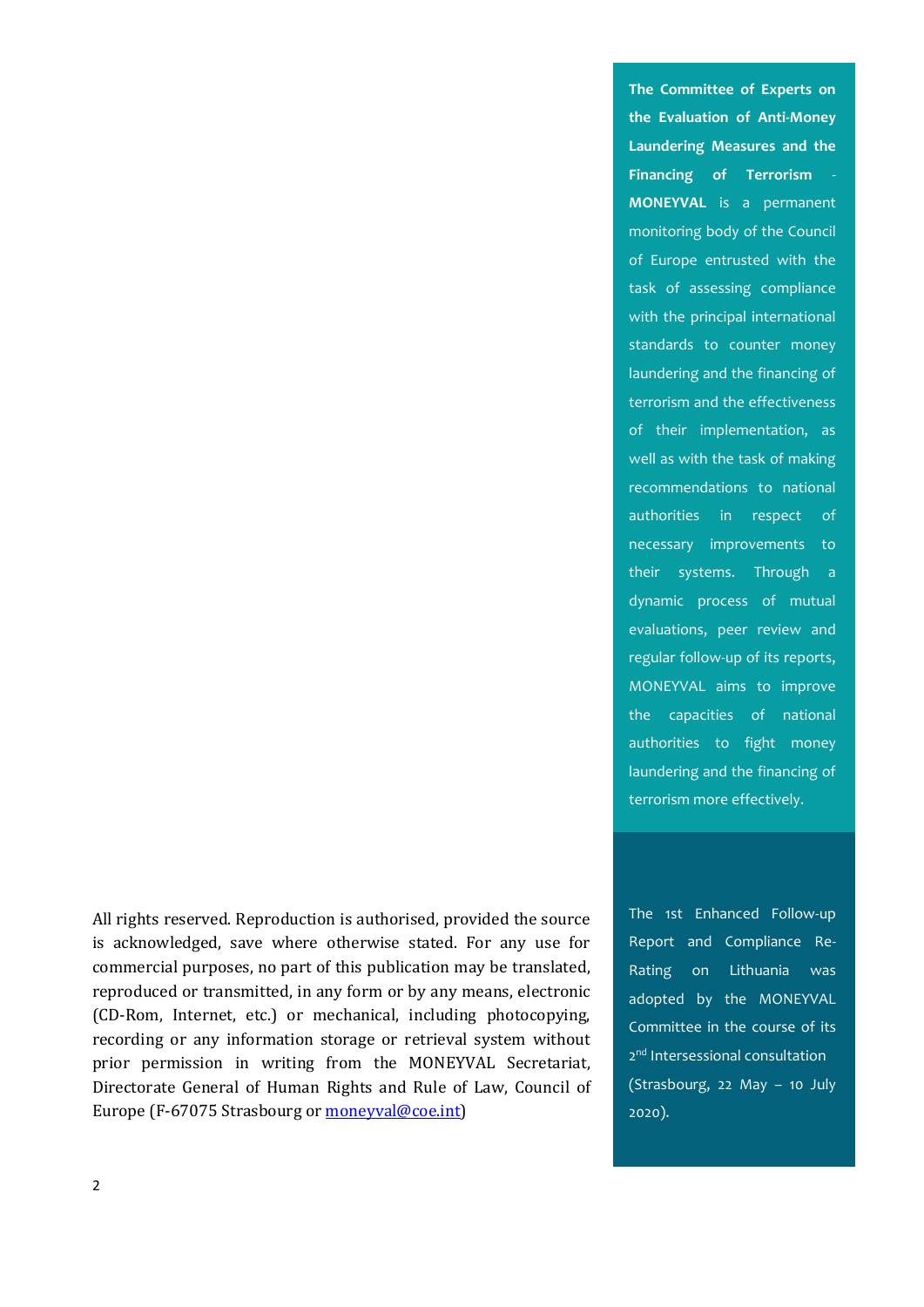# **Table of Contents**

| 3.1. Progress to address technical compliance deficiencies identified in the MER5 |  |
|-----------------------------------------------------------------------------------|--|
| 3.2. Progress on Recommendations which have changed since adoption of the MER     |  |
|                                                                                   |  |
|                                                                                   |  |
|                                                                                   |  |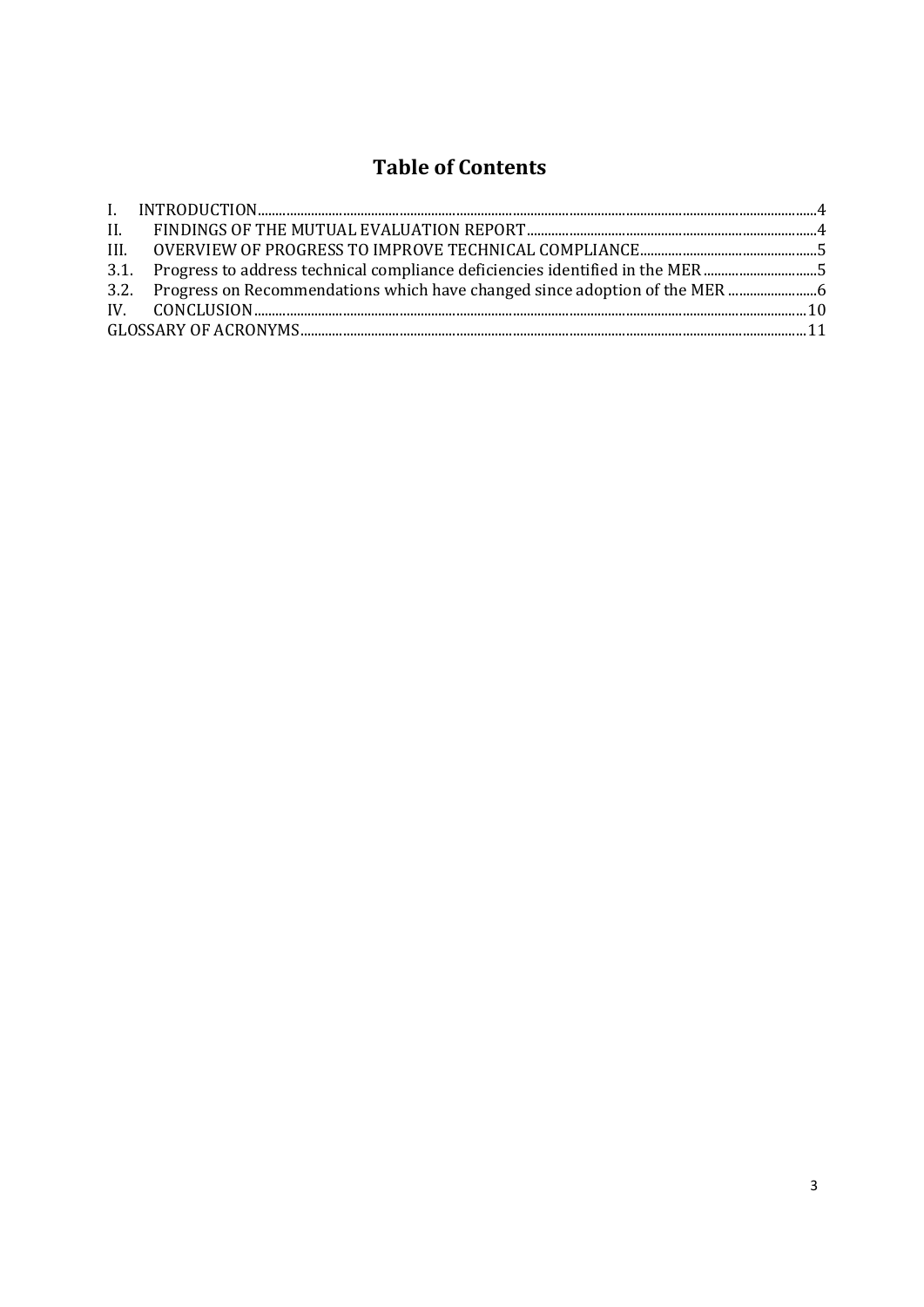# *Lithuania: 1st Enhanced Follow-up Report and Technical Compliance Re-Ratings*

#### <span id="page-3-0"></span>**I. INTRODUCTION**

1. The mutual evaluation report (MER) of Lithuania was adopted in December 2018. This report analyses the progress of Lithuania in addressing the technical compliance (TC) deficiencies identified in its MER. Re-ratings are given where sufficient progress has been made. This report also analyses progress made in implementing new requirements relating to FATF Recommendations which have changed since Lithuania's MER was adopted: Recommendation 2, 15, 18 and 21. Overall, the expectation is that countries will have addressed most if not all TC deficiencies by the end of the third year from the adoption of their MER. This report does not address what progress Lithuania has made to improve its effectiveness. A later follow-up assessment will analyse progress on improving effectiveness which may result in re-ratings of Immediate Outcomes at that time.

#### <span id="page-3-1"></span>**II. FINDINGS OF THE MUTUAL EVALUATION REPORT**

#### 2. The MER rated<sup>1</sup> Lithuania as follows:

| R <sub>1</sub> | R <sub>2</sub> | R <sub>3</sub> | R4          | R <sub>5</sub> | <b>R6</b>       | <b>R</b> 7 | R8         | R9              | <b>R</b> 10 |
|----------------|----------------|----------------|-------------|----------------|-----------------|------------|------------|-----------------|-------------|
| PC             | PC             | LC             | LC          | LC             | PC              | PC         | LC         | C               | LC          |
| <b>R11</b>     | <b>R12</b>     | <b>R13</b>     | <b>R</b> 14 | <b>R15</b>     | R <sub>16</sub> | <b>R17</b> | <b>R18</b> | R <sub>19</sub> | <b>R20</b>  |
| U              | u              | LC             | LC          |                | LC              | U          | LC         | LC              | LC          |
| <b>R21</b>     | <b>R22</b>     | <b>R23</b>     | <b>R24</b>  | <b>R25</b>     | <b>R26</b>      | <b>R27</b> | <b>R28</b> | <b>R29</b>      | <b>R30</b>  |
| C              | LC             | LC             | PC          | LC             | PC              |            | PC         | LC              |             |
| <b>R31</b>     | <b>R32</b>     | <b>R33</b>     | <b>R34</b>  | <b>R35</b>     | <b>R36</b>      | <b>R37</b> | <b>R38</b> | <b>R39</b>      | <b>R40</b>  |
| LC             | PC             | LC             | LC          | LC             |                 | LC         | LC         | LC              | LC          |

*Technical Compliance Ratings* 

3. Given the results of the MER, Lithuania was placed in enhanced follow-up2. Given the postponement of the 60th MONEYVAL Plenary, the report is being considered by MONEYVAL members in the framework of their 2nd Intersessional Consultation via written procedure in accordance with Rule 21, paragraph 9 of the MONEYVAL Rules of Procedure for the  $5<sup>th</sup>$  Round of Mutual Evaluations.

4. The assessment of Lithuania's request for technical compliance re-ratings and the preparation of this report were undertaken by the following Rapporteur teams (together with the MONEYVAL Secretariat):

- Poland
- Slovak Republic

<sup>&</sup>lt;sup>1</sup> There are four possible levels of technical compliance: compliant (C), largely compliant (LC), partially compliant (PC), and non-compliant (NC).

<sup>2</sup> Enhanced follow-up is based on the FATF's traditional policy that deals with members with significant deficiencies (for technical compliance or effectiveness) in their AML/CFT systems and involves a more intensive process of follow-up.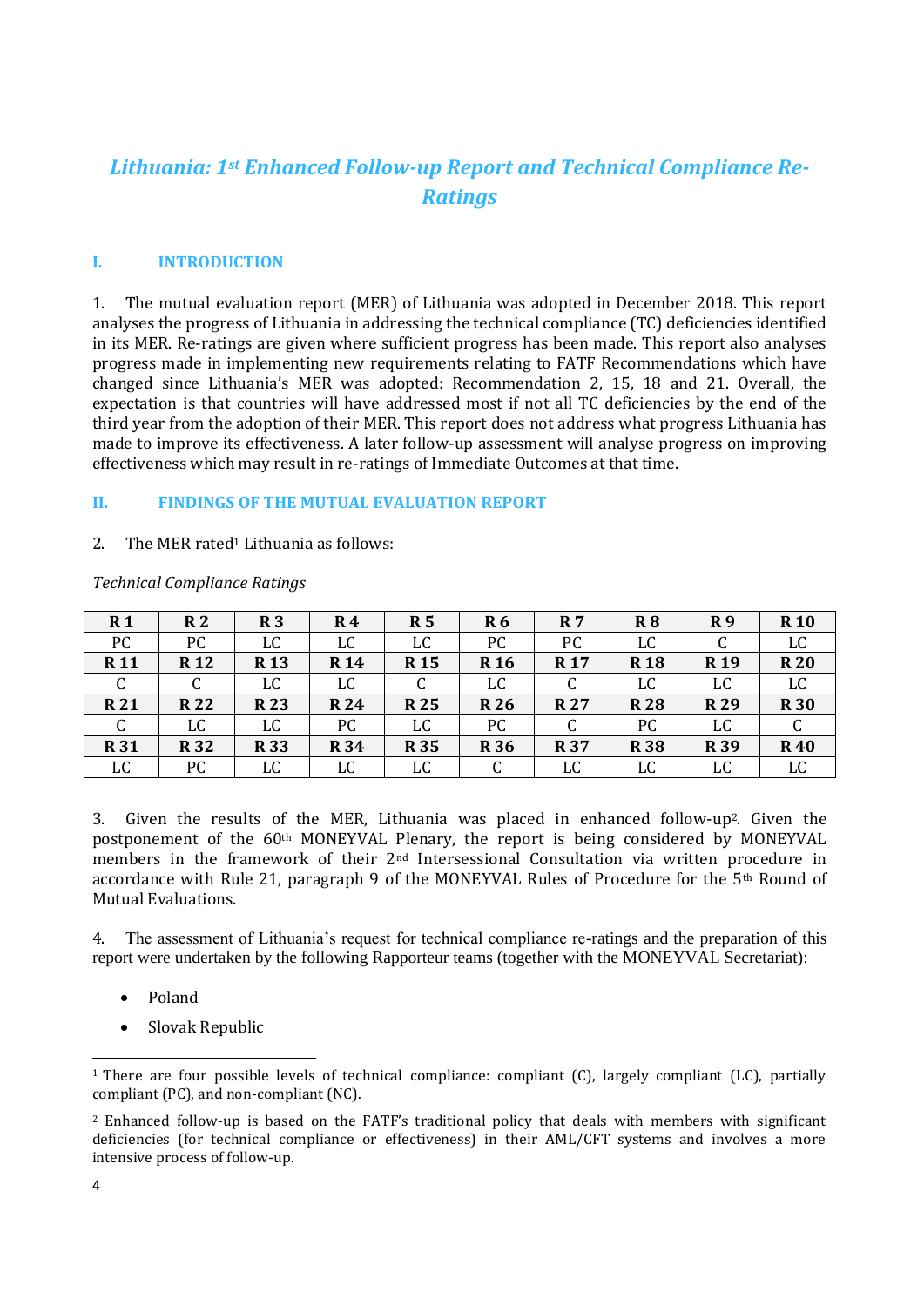5. Section III of this report summarises Lithuania's progress made in improving technical compliance. Section IV sets out the conclusion and a table showing which Recommendations have been re-rated.

#### <span id="page-4-0"></span>**III. OVERVIEW OF PROGRESS TO IMPROVE TECHNICAL COMPLIANCE**

6. This section summarises the progress made by Lithuania to improve its technical compliance by:

a) Addressing the technical compliance deficiencies identified in the MER for which the authorities have requested a re-rating (R.1), and

b) Implementing new requirements where the FATF Recommendations have changed since the MER was adopted (R.2, 15, 18 and 21).

## <span id="page-4-1"></span>**3.1. Progress to address technical compliance deficiencies identified in the MER**

7. Lithuania has made some progress to address the technical compliance deficiencies identified in the MER. As a result of this, Lithuania has been re-rated on **Recommendation 1**.

#### *Recommendation 1 (Originally rated PC – re-rated as LC)*

8. In its 5<sup>th</sup> round MER, Lithuania was rated partially compliant (PC) with R.1, based on the following deficiencies: it was not clear that Lithuania has identified and assessed all of the major money laundering and financing of terrorism (ML/FT) risks as noted under immediate outcome (IO) 1; it was not clear how well Lithuania was able to allocate resources and implement measures to prevent or mitigate ML/FT; the deficiencies under R.26 and R.28 had an impact on Lithuania's compliance with c.1.9; the anti-money laundering and countering the financing of terrorism (AML/CFT) law did not specify that financial institutions (FIs)/ designated non-financial businesses and professions (DNFBP) risk assessments must be documented, that all relevant risk factors should be considered or that assessments should be kept up-to-date; and there were no appropriate mechanisms in place for the provision of risk assessment information by FIs and DNFBPs to competent authorities.

9. Lithuania conducted a national risk assessment (NRA) in 2019. The report is due to be published. The NRA identified 88 risk scenarios applicable to 19 sectors covered within the report based on which each sector and its products were assessed against ML and FT risk. It is clear from the content and structure of the NRA that all identified deficiencies under c.1.1 in the 2018 MER are rectified (c.1.1).

10. Following the adoption of the 2018 MER by the 57th MONEYVAL Plenary, Lithuania issued a Plan of measures for the implementation of Recommendations and Priority Actions set in the MER. This Plan takes into account the issue of re-allocation of the FIU resources with a view to focus on higher ML/FT risks. As a result, the FIU was reinforced with four additional analysts. In addition, in its role as a supervisory authority of virtual asset service providers (VASPs) the FIU was equipped with IT tools for blockchain and big data analysis, aiming to mitigate ML/FT risks in this sector. Additional resources have been approved for the supervision of VASPs where higher ML/FT are identified. As for the Bank of Lithuania (BoL), its supervisory resources increased, as a result of the significant increase in the number of e-money and payment institutions licensed in Lithuania. The BoL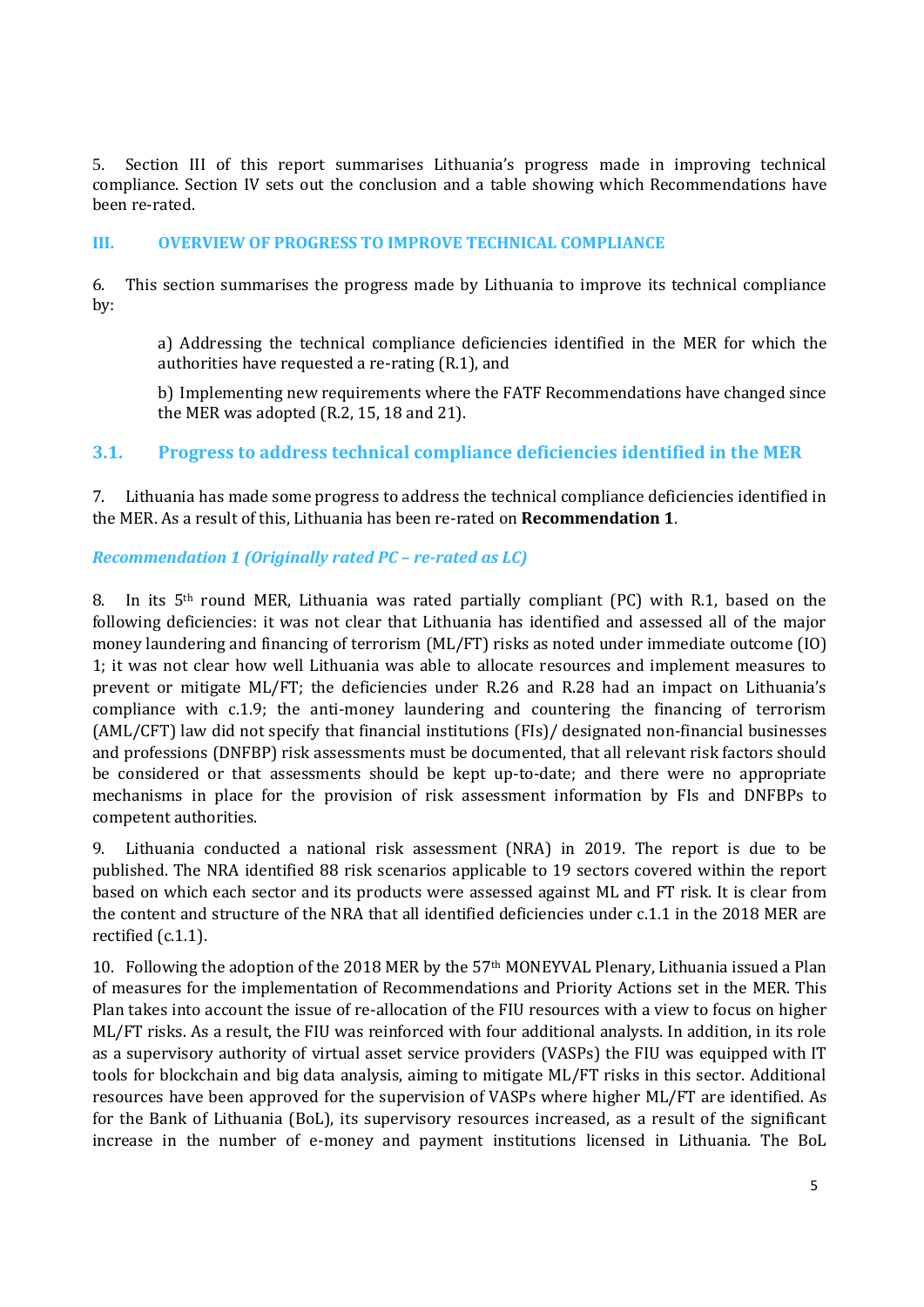identified that entities providing non-traditional/new financial services are exposed to higher ML/FT risk, therefore additional supervisory recourses were necessary to ensure effective AML/CFT supervision. Also, in January 2019, the BoL changed its AML/CFT supervisory structure by establishing a separate AML unit responsible solely for AML/CFT supervision. The AML unit currently employs 10 full-time employees (FTEs) (e.g. 6 FTEs in the previous structure in 2018).  $(c.1.5)$ 

11. Deficiencies identified in the MER with the requirements of R.26 and R.28 remain outstanding (c.1.9).

12. The amended BoL AML/CFT Guidelines (Res. No.03-17) for financial market participants (FMPs) requires FMPs to apply requirements of C.1.10 a-c (see Guidelines par.27-32). However, the requirements of the Guidelines do not apply to DNFBPs. As for the requirement set in c.1.10(d) this is met through the AML/CFT law (art.7(1) and art.29, par.1(10)) and the Law on the Bank of Lithuania (art.42(4.2)) (c.1.10).

13. Overall, Lithuania took measures to rectify deficiencies identified in c.1.1, c.1.5 and c.1.10. As a result, c.1.1 and c.1.5 were re-rerated as "met and c.1.10 as "most mostly". As for c.1.9 the identified deficiencies related to R.26 and R.28 remain outstanding. **On this basis, R.1 is re-rated as LC**.

#### <span id="page-5-0"></span>**3.2. Progress on Recommendations which have changed since adoption of the MER**

14. Since the adoption of Lithuania's MER, the FATF has amended R.2, R.15, R.18 and R.21. This section considers Lithuania's compliance with the new requirements and progress in addressing deficiencies identified in the MER in relation to these Recommendations, where applicable.

#### *Recommendation 2 (Originally rated PC –no re-rating)*

15. In its  $5<sup>th</sup>$  round MER, Lithuania was rated PC with R.2, as Lithuania did not have co-operation and co-ordination mechanisms in place to combat PF.

16. In October 2018, R.2 was amended to require that countries should have co-operation and coordination between relevant authorities to ensure compatibility of AML/CFT requirements with Data Protection and Privacy Rules. The amended recommendation further requires a domestic mechanism for exchange of information amongst relevant competent authorities.

17. Pursuant to the information provided, it can be concluded that Lithuania has the necessary mechanisms to exchange information domestically between its competent authorities concerning the development and implementation of AML/CFT policies and activities at both policy-making and operational levels. According to the KF 7 under IO.1 in the 2018 MER, Lithuania has a strong coordination mechanism in place. The AML/CFT Coordination Group serves as a national body to develop policy and co-ordinate actions at a national level. Operationally, there are many agreements in place between the different authorities to ensure the smooth and efficient exchange of information. Co-ordination of operational activities is done both at the level of the Group and bilaterally/multilaterally between the authorities depending on the area of co-operation (c.2.3).

18. As for c.2.4, the Lithuanian authorities did not take any measures with a view to combat PF.

19. With regard to data protection, Lithuania has the necessary mechanisms to ensure compatibility of AML/CFT requirements with Data Protection and Privacy rules through different formal and informal mechanisms (c.2.5).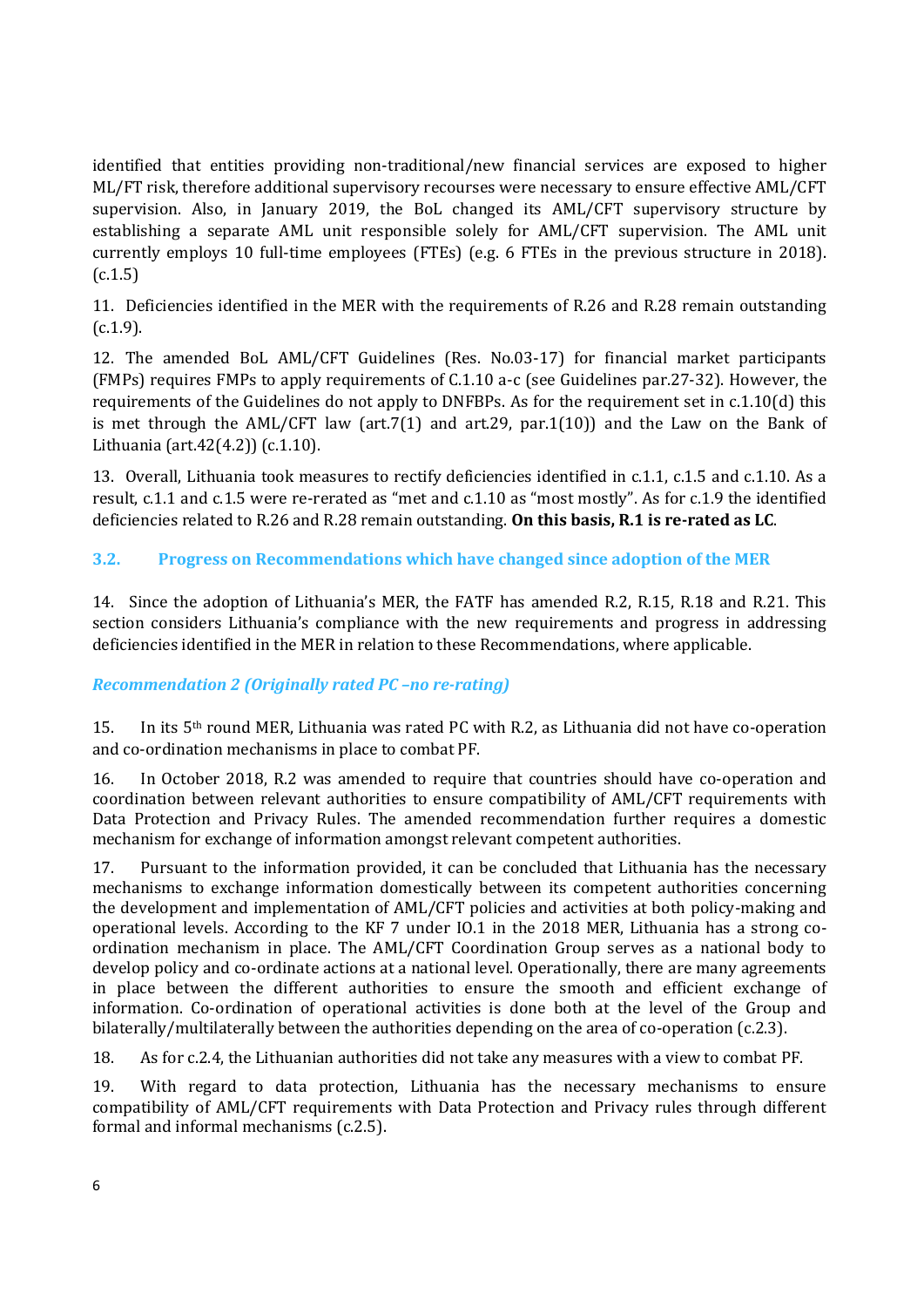20. Overall, Lithuania meets the revised requirements. However, the deficiency identified in the 2018 MER remains outstanding. **On that basis, the rating of R.2 remains PC**.

#### *Recommendation 15 (Originally rated C – re-rated as PC)*

21. In its 5th round MER, Lithuania was rated C with R.15. Since the 2018 MER, Lithuania's compliance with these requirements remains unchanged.

22. In October 2018, the FATF adopted new requirements for "virtual assets" (VAs) and "virtual asset service providers" (VASPs), including new definitions. In June 2019, the FATF adopted the Interpretative Note to Recommendation 15 to address obligations related to VAs and VASPs. The FATF Methodology for assessing R.15 was amended in October 2019 to reflect amendments to the FATF standards. Consequently, new criteria 15.3 to 15.11 were added.

23. The entities covered in Art. 2 of the AML/CFT Law – *v*irtual currency exchange operators and custodian wallet operators (*henceforth referred to as "*covered VASPs") – fall within the scope of the FATF definition on VASPs. The definition of these entities clearly covers the FATF activity of VASPs relating to: (i) exchange between virtual assets and fiat currencies; (ii) exchange between one or more forms of virtual assets; (iii) transfer of virtual assets. However, the definition of VASPs in Art. 2 of the AML/CFT Law does not cover some other activities in the FATF definition of VASPs such as (iv) safekeeping and/or administration of virtual assets or instruments enabling control over virtual assets, and/or (v) participation in and provision of financial services related to an issuer's offer and/or sale of a virtual asset as required by the standard.

24. Lithuania has taken some steps to comply with the new requirements of Recommendation 15. Regarding requirements related to the risk-based approach, Lithuania conducted a new NRA. The NRA determined the ML/FT risk, threat and vulnerability of the virtual currencies sector as very significant (c.15.3.a). Based on the risks identified, the NRA set a number of mitigating measures. Although the publication of the NRA is pending, Lithuania amended its AML/CFT law in December 2019 in order to set requirements for virtual assets (VA) and VASPS. With a view to the identified risks, the FIU has also reinforced and re-allocated its resources for the supervision of VASPs (see c.1.5). The application of other risk-based mitigating measures is underway. (c.15.3.b).

25. According to the AML/CFT law (art.2, par.10(10, 11)) covered VASPs are obliged entities. Art.29(par.1(2) and par.2) of the Law requires obliged entities to identify, assess and manage their ML/FT risk. The 2020 FCIS AML/CFT Instructions for VASPs cover the requirements of c.1.10(a-c) (see par.39-39). As for the requirement of c.1.10(d) this is met (see c.1.10). All requirements of c.1.11 are covered, since the criterion was rated as "met" in the 2018 MER. (c.15.3.c).

26. According to the AML/CFT law (art.2(par3<sup>2</sup> and 224) covered VASPs are legal persons. Art.25(4) of the Law requires covered VASPs to notify the Registrar of Legal Entities (RLE) of the commencement or termination of their activities (c.15.4.a).

27. The Law (art.25(3)) sets requirements to prevent criminal from holding, or being the beneficial owner of, a significant or controlling interest, or holding a management function in, a covered VASP. However, the requirement does not capture associates (c.15.4.b).

28. Covered VASPs have been subject to supervision since 10 January 2020. As such, no supervisory action took place in practice by the FUR reporting deadline (31 January 2020). Art.25(4) of the Law provides that a legal person who commences or terminates the activities of covered VASPs shall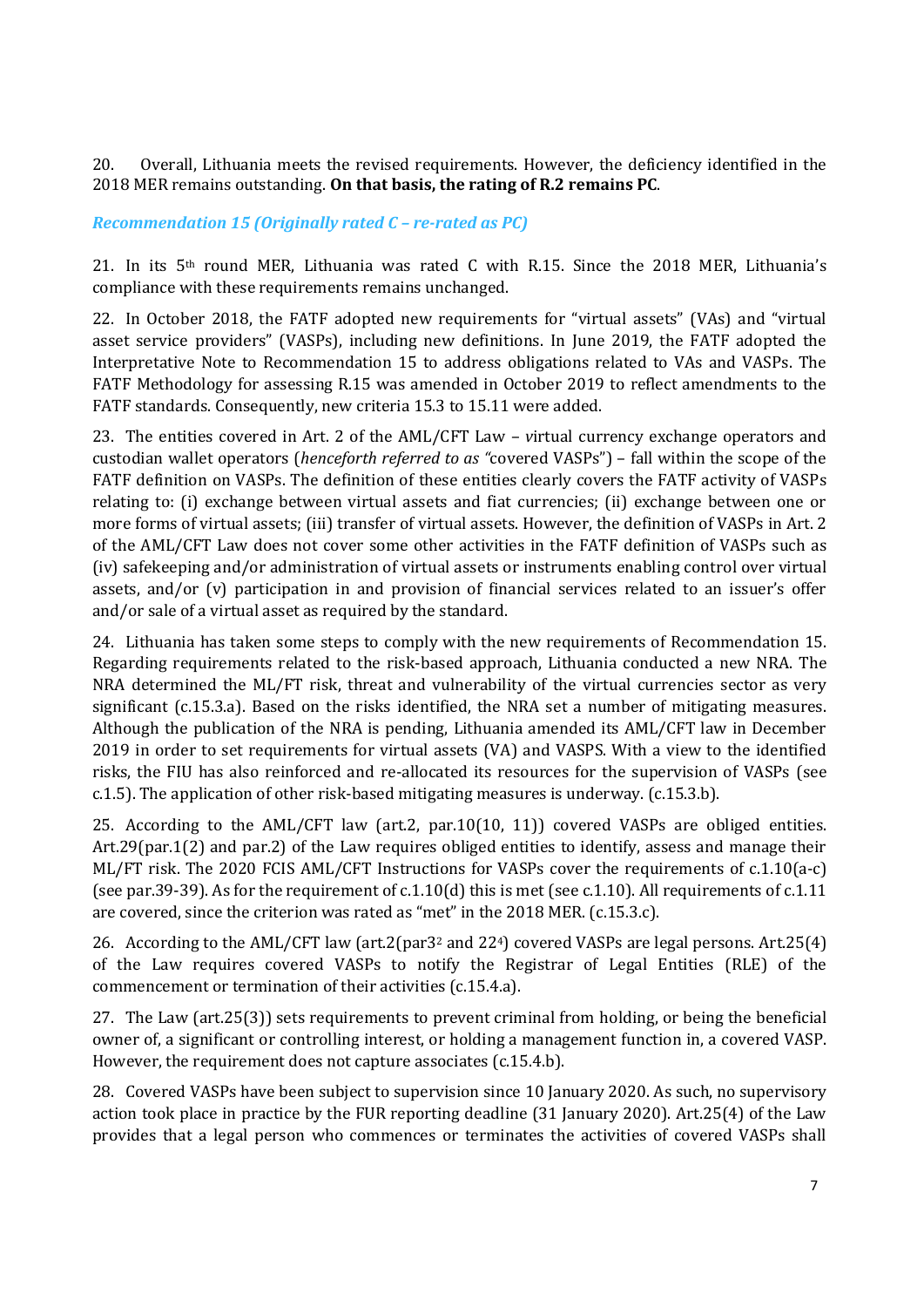notify the RLE of the commencement or termination of its activities. Failure to comply with the RLE requirements by legal persons resulted into a total of 612 administrative offense reports, issued in 2019. In total, 432 fines were imposed, ranging from EUR 30 to 600. The authorities explained that covered VASPs will be subject of such controls and fines when failing to comply with the RLE requirements. In addition, article 223(1) of the Code of Administrative Offences provides that failure to meet the requirements on timely submission or submission of false data, documents or other requested information to the RLE are subject to fines ranging from EUR 30 to 1,450. The MER, c.24.13 highlights that the range of the monetary fine is neither proportionate nor dissuasive. C.25.8 in the 2018 MER was rated PM. (c.15.5).

29. Covered VASPs are supervised in a way consistent with the requirements of R.26 and R.27. In the 2018 MER Lithuania was rated compliant with the requirements of c.26.1 and R.27. Covered VASPs are supervised by the FCIS (AML/CFT law, Art.30, par.1(1)). The Law requires the FCIS to supervise the covered VASPs activities related to AML/CFT and provide them with methodological assistance (AML/CFT law, art.4(9)). The Law (art.31) sets the ground for  $AML/CFT$  inspections based on the supervisory authorities' inspection plan (supervision plan) and receipt of reports or any other data in indicating possible breaches of the Law. As for risk-based supervision applied by the FCIS, please see c.15.3(b). (c.15.6.a)

30. The AML/CFT law (Art.32) gives the FCIS general power to supervise compliance with AML/CFT requirements by the obliged entities. In addition, the FCIS has the right to obtain information and documents (Art.32, paragraph 1 (4, 5 and 8) of the AML/CFT law). Art.33 (par.2(2)) of the Law authorises supervisory authorities to impose sanctions on supervised entities for breaching the AML/CFT requirements. The FCIS can impose a wide range of sanctions listed in Art. 36 of the Law and Art.198 of the Code on Administrative Offences (See C.27.4 in the 2018 MER). (c.15.6.b).

31. Lithuania has set legal requirements in line with R.34 (AML/CFT law art.4(9) and Art. 5(1)(9)). The Law requires the FCIS to provide methodological assistance and feedback to obliged entities. According to the 2018 MER (R.34) this concept includes the issue of guidance, trends, typologies and training. On this basis, the FCIS issued AML/CFT Instructions for covered VASPs in January 2020. The Instructions are publicly available in the FCIS website *[http://www.fntt.lt/lt/pinigu-plovimo](http://www.fntt.lt/lt/pinigu-plovimo-prevencija/teises-aktai/isakymai/285)[prevencija/teises-aktai/isakymai/285](http://www.fntt.lt/lt/pinigu-plovimo-prevencija/teises-aktai/isakymai/285)* . The AML/CFT law (Art. 5(1)(9)) requires the FCIS to provide feedback to covered VASPs. However, due to its recent appointment as supervisory authority of the covered VASPs sector and the short reporting period, examples of actual feedback to covered VASPs were not available. (c.15.7).

32. As for the requirements set under R.35, according to c.27.4 (2018 MER), the FCIS is able to apply a broad range of sanctions, ranging from warning to fines and withdrawal of licence. (c.15.8.a) Sanctions are applicable not only to covered VASPs, but also to their directors and senior management (Art.198 Code of Administrative offences and Art.36 of the AML/CFT law). Nonetheless, deficiencies identified under C.35.1 and C.35.2 relating to criminal liability for tipping off and dissuasiveness of fines to individuals remain relevant (c.15.8.b).

33. According to the Law, covered VASPs are obliged entities which required to comply with the requirements of Recommendations 10 to 21, to the same extent as other obliged entities. Concerning the threshold for occasional transactions, above which covered VASPs are required to carry out due diligence measures, the AML/CFT law (Art.9, par.1(6) and par.11) provides for EUR 1,000 or the equivalent in foreign or virtual currency. This requirement is also applicable for several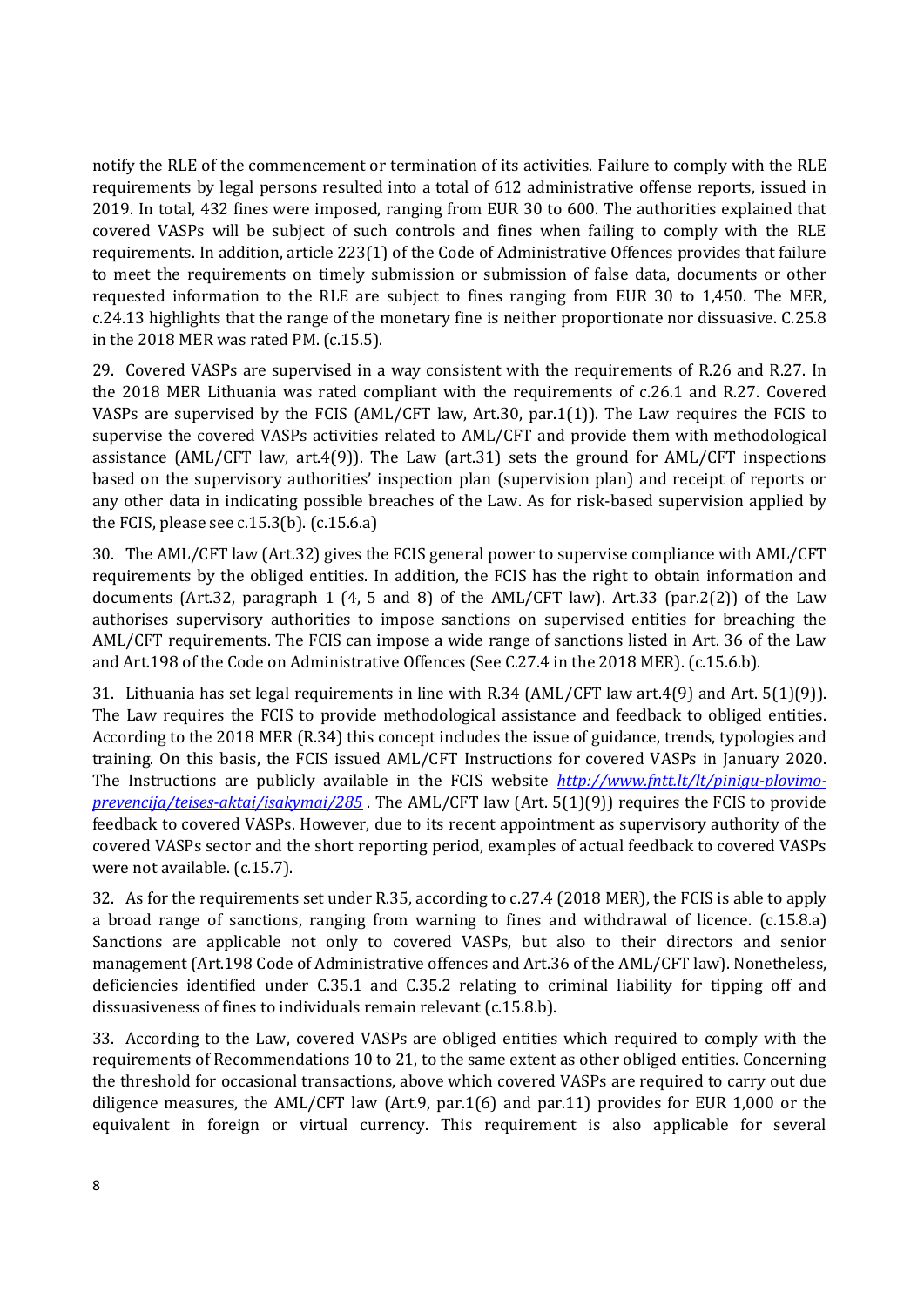interconnected monetary transactions. Deficiencies identified under R.10, rated LC in the 2018 MER, are applicable (c.15.9.a).

34. As regards wire transfers, the legal framework of Lithuania does not provide for covered VASPs and VA. (c.15.9.b(i-iv))

35. In addition, the mechanisms in Lithuania permitting the communication of designations and monitoring of VASPs foreseen in R.6 and R.7 are subject to the limitations identified in the 2018 MER (see c.6.g). (c.15.10)

36. With regard to the requirements of R.37-R.40, Lithuania is able to provide international cooperation in the scope of ML issues, associated predicate offences, and FT for virtual assets, subject to the limits discussed within these Recommendations in the 2018 MER. Under IO.2 the MER highlights that the Lithuanian FIU maintains good co-operation with foreign counterparts, exchanging information comprehensively, proactively and in a timely manner, both upon request and spontaneously. For the purpose of international exchange of information, the FIU may request information from any obliged entity. The FIU cooperates not only with its foreign counterparts, but also with non-counterpart authorities within the framework of diagonal cooperation. Overall, the absence of legal provision to provide assistance and cooperation rapidly, as described in c.37.1 and c.40.1, seem to apply to VASPs (c.15.11).

37. Lithuania has taken steps to implement the new requirements of Recommendation 15. Overall, c.15.1, c.15.2 and c.15.6 are rated as met, c.15.3, c.15.7 and c.15.11 are rated as mostly met, and c.15.4, c.15.5, and c.15.8 to c.15.10 are rated as partly met. The deficiency identified in c.15.4 related to the scope of the VASPs definition has a significant impact on the rating of this Recommendation. In addition, the are no wire transfer requirements for VA and VASPs. **On this basis, R.15 is re-rated as PC**.

#### *Recommendation 18 (Originally rated LC – no re-rating)*

38. In its  $5<sup>th</sup>$  round MER, Lithuania was rated LC with R.18 as there was no requirement on the provision to group-level compliance, audit, and/or AML/CFT functions, of customer, account, and transaction information from branches, if necessary.

39. In November 2017, the interpretative note to R.18 was revised to clarify the requirements on sharing of information related to unusual or suspicious transactions within financial groups. This also includes providing this information to branches and subsidiaries when necessary for AML/CFT risk management.

40. The AML/CFT law does not cover the requirements of c.18.2(b). As for c.18.2(c), the requirements are in place (AML/CFT law, Art.23(3, 4) and c.21.2 in the 2018 MER).

41. Overall, c.18.1 and c.18.3 are met. The only outstanding deficiency relates to the sub-criterion 18.2(b). **On this basis, R.18 remains LC**.

*Recommendation 21 (Originally rated C – no re-rating)* 

42. In its 5th round MER, Lithuania was rated C with R.21.

43. In November 2017, the interpretative note to R.21 was amended to clarify that tipping-off provisions under R.21 are not intended to prevent information sharing under R.18.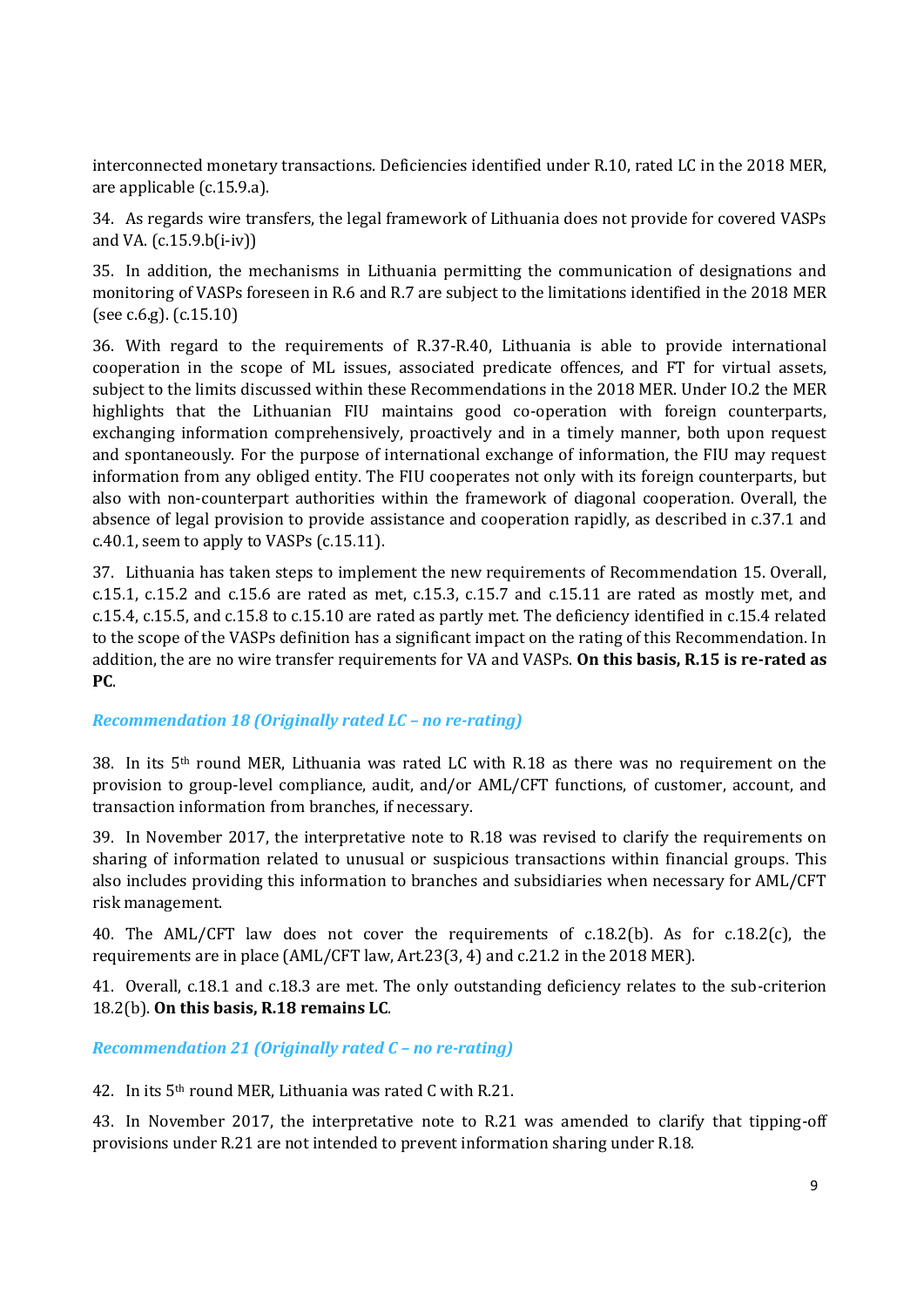44. Supervisors, obliged entities and their employees are prohibited from notifying the customer or other persons that the information has been submitted to the FCIS or any other supervisor (Art.23(3) of the AML/CFT law). The exemptions from this prohibition are provided under Art.23(4).

45. Overall, Lithuania meets the revised requirements. C.21.1 was rated met in the 2018 MER. **On this basis, R.21 remains C**.

#### <span id="page-9-0"></span>**IV. CONCLUSION**

46. Overall, Lithuania has made some progress in addressing the TC deficiencies identified in its  $5<sup>th</sup>$ Round MER and has been re-rated on one Recommendation: Recommendation 1 (initially rated as PC) is re-rated as LC. Measures taken by the Lithuanian authorities with respect to VAs and VASPs are not sufficiently in compliance with the revised requirements of R.15. Therefore, Lithuania has been re-rated as PC (initially rated as C).

47. Further steps have been taken to improve compliance with the other Recommendations (R.2, R.18 and R.21), including those Recommendations that have been revised since the adoption of the MER, but some gaps remain. Lithuania is encouraged to continue its efforts to address the remaining deficiencies.

48. Overall, in light of the progress made by Lithuania since its MER was adopted, its technical compliance with the FATF Recommendations has been re-rated as follows:

| R <sub>1</sub>  | R <sub>2</sub>  | R <sub>3</sub>  | R4   | R 5             | R <sub>6</sub>  | R 7             | R <sub>8</sub> | R9              | R <sub>10</sub> |
|-----------------|-----------------|-----------------|------|-----------------|-----------------|-----------------|----------------|-----------------|-----------------|
| LC              | PC              | LC              | LC   | LC              | PC              | PC              | LC             | C               | LC              |
| R <sub>11</sub> | R <sub>12</sub> | R <sub>13</sub> | R 14 | R <sub>15</sub> | R <sub>16</sub> | R <sub>17</sub> | R 18           | R <sub>19</sub> | R 20            |
| C<br>◡          | <b>1.</b>       | LC              | LC   | <b>PC</b>       | LC              | C               | LC             | LC              | LC              |
| R 21            | R 22            | R 23            | R 24 | R 25            | R 26            | R 27            | R 28           | R 29            | R 30            |
|                 | LC              | LC              | PC   | LC              | PC              |                 | PC             | LC              |                 |
| R 31            | R 32            | R 33            | R 34 | R 35            | R 36            | R 37            | R 38           | R 39            | R 40            |
| LC              | PC              | LC              | LC   | LC              |                 | LC              | LC             | LC              | LC              |

49. Lithuania will remain in enhanced follow-up and will continue to report back to MONEYVAL on progress to strengthen its implementation of AML/CFT measures. Lithuania is expected to report back to the Plenary within one year.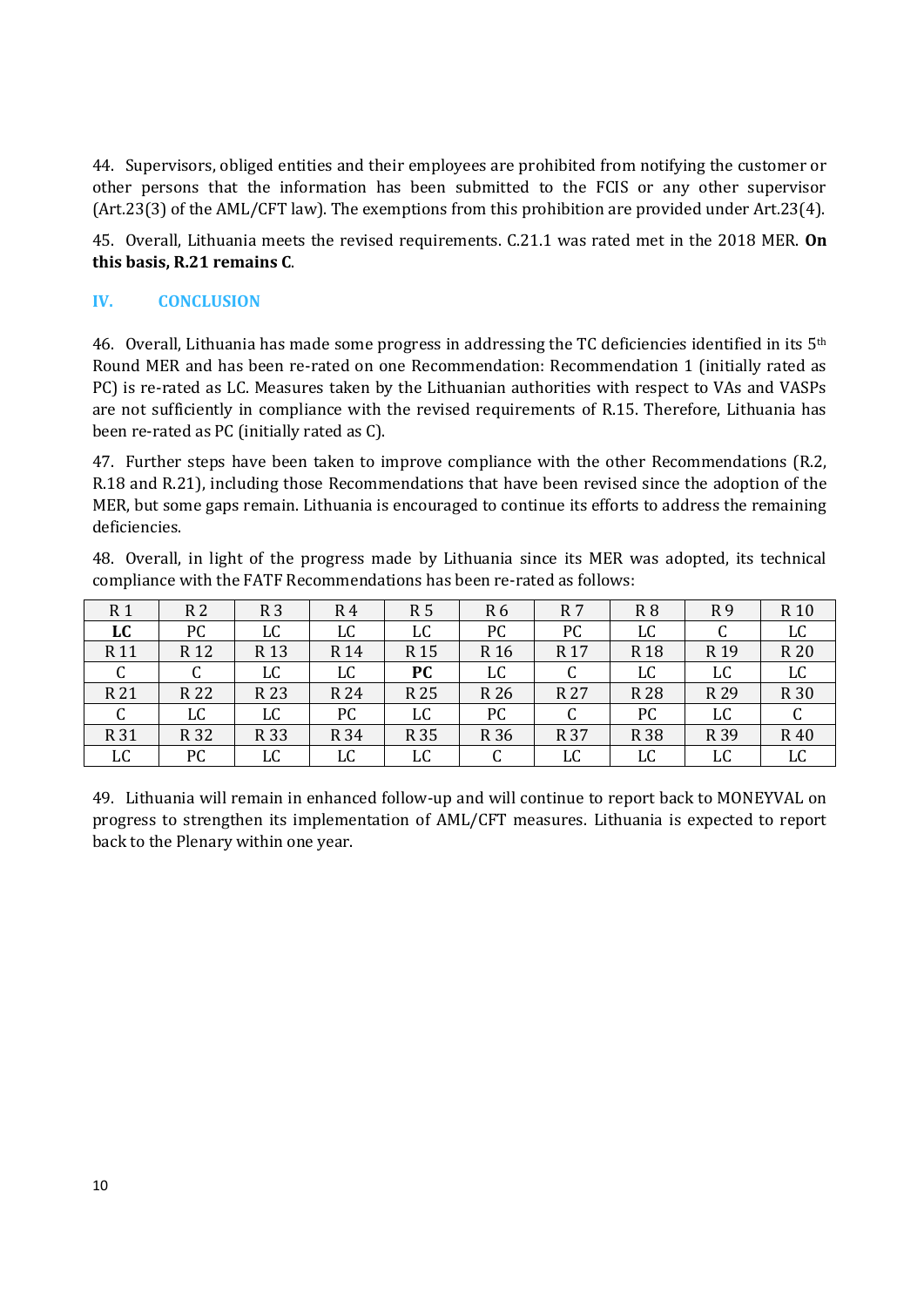# **GLOSSARY OF ACRONYMS**

<span id="page-10-0"></span>

| AML            | Anti-money laundering                                              |
|----------------|--------------------------------------------------------------------|
| AML/CFT        | Anti-money laundering and countering the financing of<br>terrorism |
| B <sub>O</sub> | Beneficial ownership                                               |
| $\mathsf{C}$   | Criterion                                                          |
| cc             | <b>Criminal Code</b>                                               |
| CDD            | Customer due diligence                                             |
| <b>CFT</b>     | Countering the financing of terrorism                              |
| <b>DNFBP</b>   | Designated non-financial business and professions                  |
| <b>FATF</b>    | <b>Financial Action Task Force</b>                                 |
| FIs            | <b>Financial institutions</b>                                      |
| <b>FT</b>      | Financing of terrorism                                             |
| LC             | Largely compliant                                                  |
| <b>MER</b>     | Mutual evaluation report                                           |
| ML             | Money laundering                                                   |
| <b>NRA</b>     | National risk assessment                                           |
| PC             | Partially compliant                                                |
| PF             | Proliferation financing                                            |
| $\mathbf R$    | Recommendation                                                     |
| <b>RLE</b>     | <b>Registrar of Legal Entities</b>                                 |
| <b>STR</b>     | Suspicious transaction report                                      |
| TC             | <b>Technical Compliance</b>                                        |
| VA             | <b>Virtual Assets</b>                                              |
| <b>VASPs</b>   | Virtual asset service providers                                    |